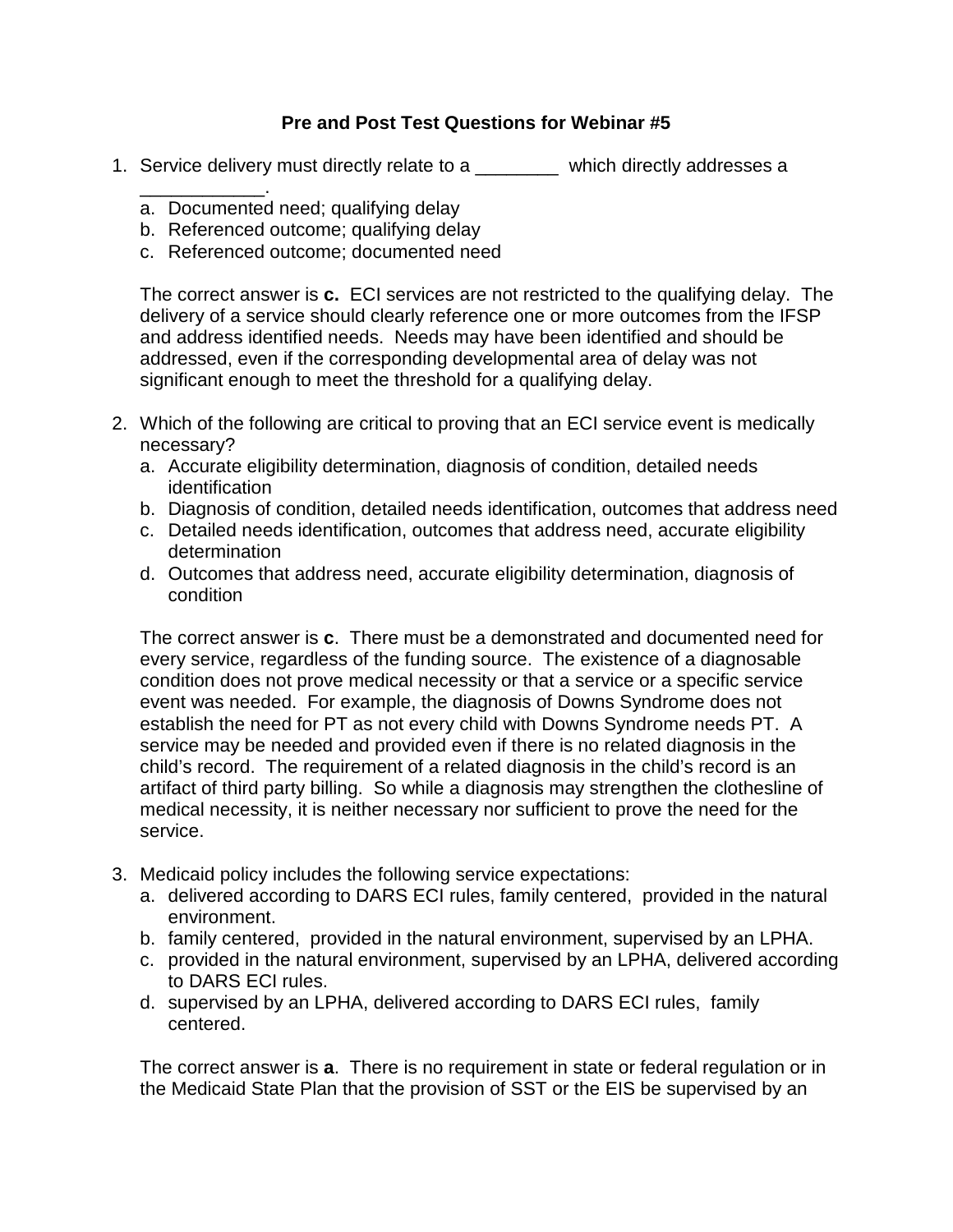LPHA. What is in state regulations and the Medicaid State Plan is that the SST be monitored by the IFSP team, which must include an LPHA.

- 4. On-going assessment and reassessment are the same thing.
	- a. True
	- b. False

The correct answer is **b**. Ongoing assessment refers to continuous assessment that is part of every ECI service delivery event. Service providers are continually assessing parent understanding and implementation of the strategies, changes in the child and child progress, and any need for adjustment in techniques and strategies. Reassessment in ECI refers to a specific type of assessment that is planned in the IFSP to assess a child's functional progress on IFSP outcomes, and for consideration of whether any modifications to the IFSP are needed.

- 5. Reassessment and discipline specific assessment are the same thing.
	- a. True
	- b. False

The correct answer is **b**. In the ongoing provision of therapy services in any setting, therapy providers do periodic, discipline specific assessment of the effect of their services. Reassessment in ECI refers to a specific type of assessment that is planned in the IFSP to assess a child's functional progress on IFSP outcomes, and for consideration of whether any modifications to the IFSP are needed.

- 6. Which of the following is not the purpose of the ongoing assessment:
	- a. Assist the family in prioritizing goals around daily routines and activities.
	- b. Determine the frequency and intensity of services.
	- c. Make adjustments to outcomes and procedures.
	- d. Obtain the providers' perspective on the whole child, across domains, and disciplines.

The correct answer is **b**. Ongoing assessment can provide information that is needed to assist the IFSP team in determining whether changes are needed to the frequency or intensity of services. No single member of the team should determine frequency or intensity of services through assessment.

- 7. The reassessment includes:
	- a. Discussion with IFSP members, formal testing, identification of need to modify IFSP.
	- b. Formal testing, identification of need to modify IFSP, observation of the child.
	- c. Identification of need to modify the IFSP, observation of the child, discussion with IFSP members.
	- d. Observation of the child, discussion with IFSP members, formal testing.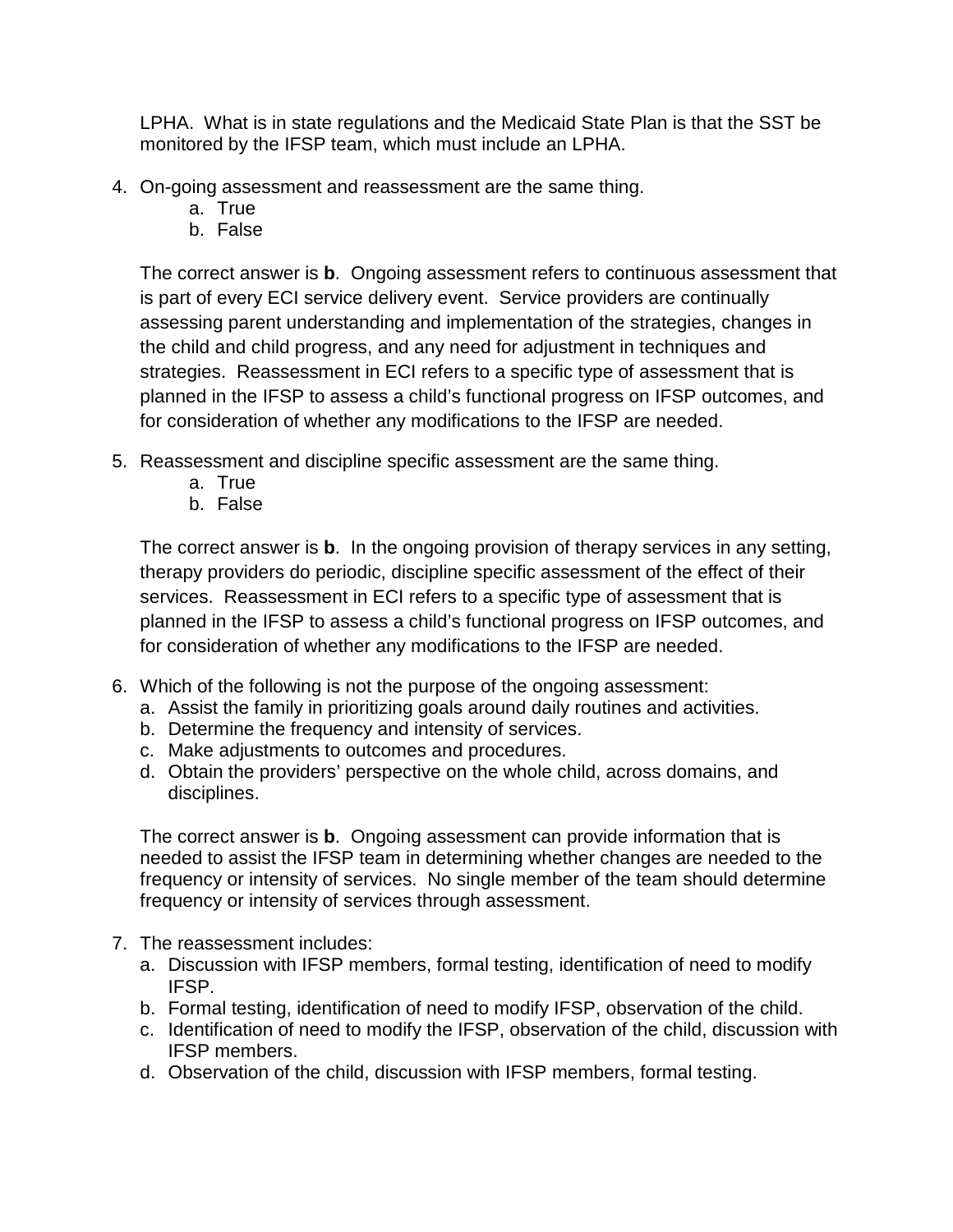The correct answer is **c**. The components of reassessment are spelled out in ECI Rule §108.501. Formal testing is neither required nor recommended, but if a test protocol is administered, the results need to be reported and applied in terms of the child's functional progress on IFSP outcomes.

- 8. A progress note that documents the medical necessity of the service event will include:
	- a. The parent's signature.
	- b. What the child, provider, and parent did.
	- c. Technical language specific to the provider's discipline.
	- d. How the child responded and that the parent participated.

The correct answer is **b**. The parent's signature on a progress note does not prove that a quality service or a needed service was provided. A description of how the child responded does not document what service was provided. Similarly, stating that the parent participated does not document the instruction that was provided to the parent. The use of technical language, in and of itself, does not prove that a quality or needed service was provided. The use of technical language can reduce both the parent's and the auditor's comprehension of service being provided. The documentation of ECI services must describe the specific intervention the staff person provided, how the parent (caregiver) participated, and how both the child and the parent (caregiver) responded to the intervention.

- 9. For the case management service event to be medically necessary, the need for case management must be documented in an IFSP outcome.
	- a. True
	- b. False

The correct answer is **b**. Please see ECI Document Numbered FY12-003 (dated September 17, 2012). When the need is urgent and/or straight forward, the documentation of need can be in the progress notes. Under most circumstances the need will be documented in a progress note(s) shortly before the documentation of what the service coordinator did to address the need.

- 10.Bringing your own toys and supplies is a good idea because
	- a. Some environments do not have the toys needed to demonstrate the intervention
	- b. It teaches the parent what types of toys the child needs to reduce the developmental delay
	- c. Helps the family to generalize the intervention
	- d. All of the above
	- e. b & c
	- f. None of the above

The correct answer is **f**. Bringing materials in to a home implies that special equipment or toys are needed in order for a child to make developmental progress. We need to support families in using the resources they have in their own home to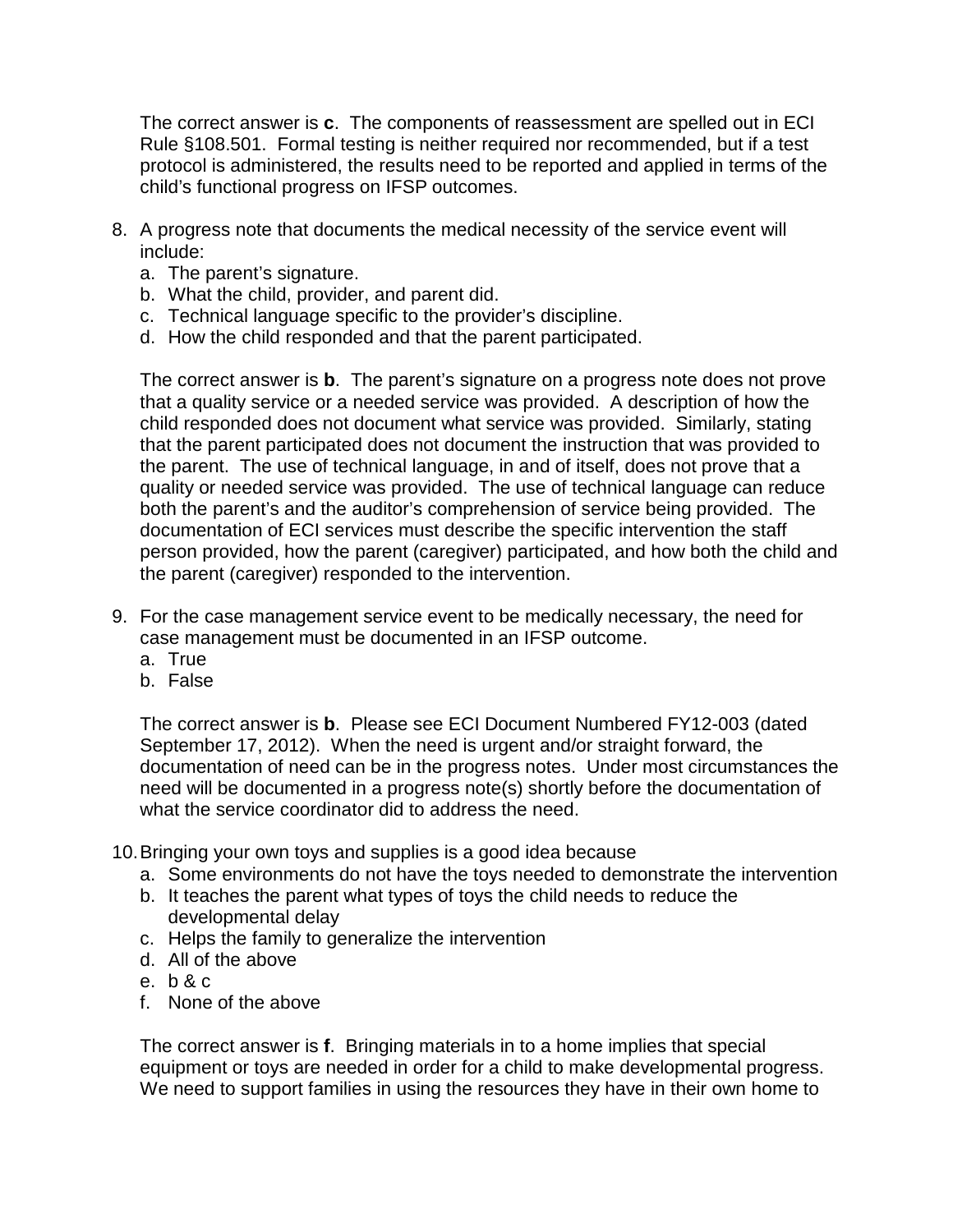help their child make progress, and it is our responsibility to creatively assist parents in identifying and using their own supplies.

- 11.The EIS's provision and documentation of SST should be very similar to the provision and documentation of the LPHA's services as this demonstrates the LPHA's supervision of the SST.
	- a. True
	- b. False

The correct answer is **b**. There is no requirement in state or federal regulation or in the Medicaid State Plan that the provision of SST or the EIS be supervised by an LPHA. Documentation must convey the application of professional expertise. Given that an EIS and an LPHA have different areas of expertise, their respective notes should be different, and document the professional expertise that was applied, even if the service event was provided as co-therapy.

- 12.Select the **incorrect** option in this scenario The OT teaches the parent strengthening techniques and how to incorporate the technique into the bathing routine. The EIS helps the parent:
	- a. Modify the techniques to address strengthening additional muscle groups.
	- b. Problem solve when the parent experiences difficulty implementing the techniques.
	- c. Identify resources within the home that will make it easier for the parent to implement into the daily routine.
	- d. Determine when during any particular day bathing would be best so as to avoid fatigue and crankiness on both the child's and parent's part.

The correct answer is **a**. In this case, modifying or adding new techniques to address strengthening additional muscle groups is the responsibility of the OT. The OT is trained to identify muscles that need strengthening and the safe and appropriate techniques to do so.

- 13.Select the **incorrect** option in this scenario The SLP teaches the parent a song that helps with the development of m sounds. The EIS
	- a. Teaches the parent to incorporate rocking to facilitate learning.
	- b. Teaches the parent a second song to help with the development of f sounds.
	- c. Provides basic information to the parent about the attention span for a child that age.
	- d. Shows the parent that a few tickles between repetitions of the song keeps the child interested in the song.

The correct answer is **b.** In this case, the expansion of target sounds requires the expertise of the SLP. Introducing /f/ sounds would probably not be developmentally appropriate.